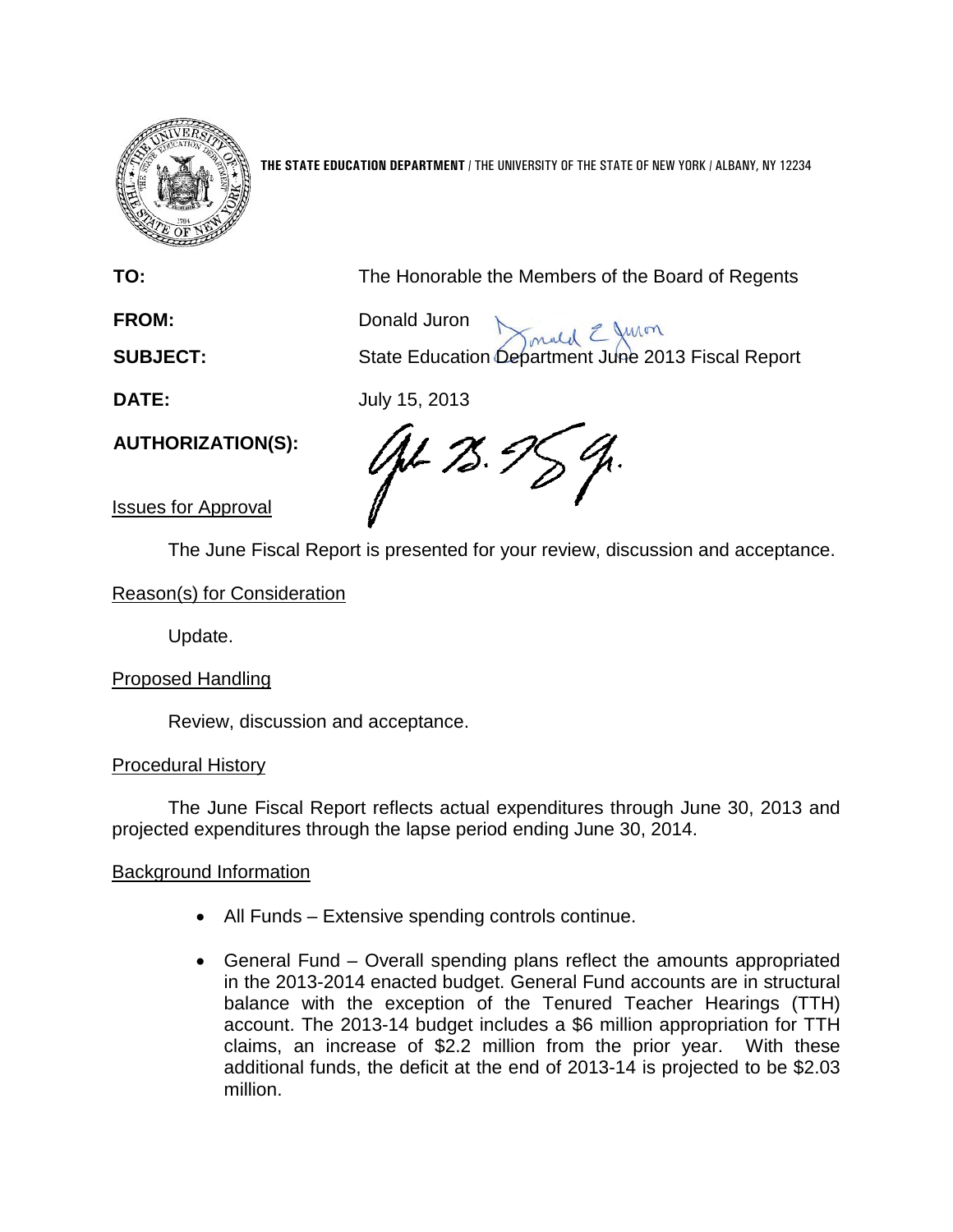- Special Revenue Our revenue accounts are all in structural balance on a current year basis and the accumulated negative balance in the Cultural Education Account is being reduced by approximately \$700,000.
- Federal This report reflects current year plans for two year grant awards.

## **Recommendation**

I recommend that the Board of Regents accept the June 2013 State Education Department Fiscal Report as presented.

Timetable for Implementation

N/A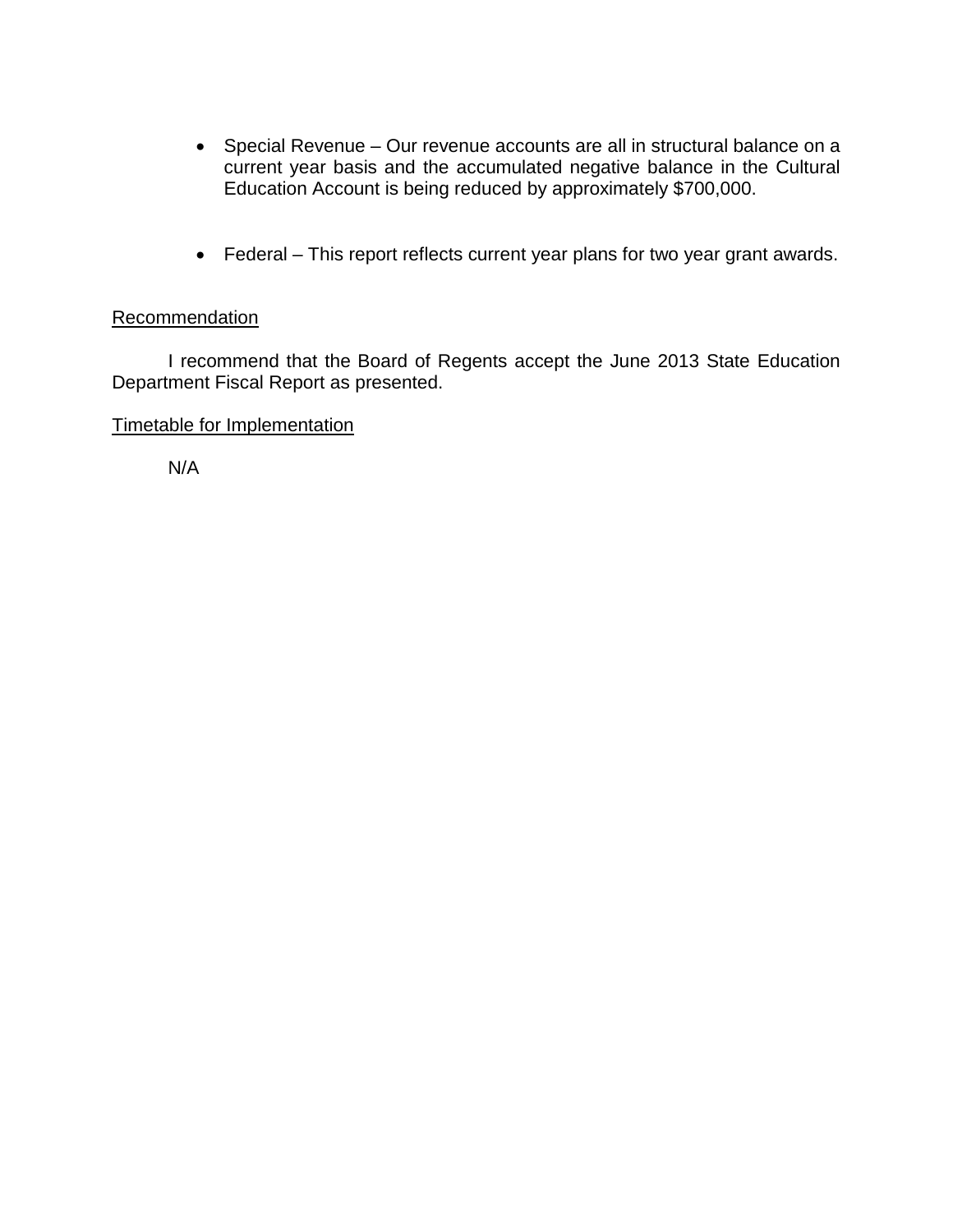### **STATE EDUCATION DEPARTMENT GRAND TOTALS FINANCIAL STATUS AS OF JUNE 30, 2013**

#### *For State Fiscal Year 2013-14*

|                                                                                                                        |          | (1)                             | (2)                                    | (3)                                                      | (4)                                                 | (5)                                                    | (6)                                                      | (7)                                                    | (8)                                                | (9)<br>Cumulative                                      |
|------------------------------------------------------------------------------------------------------------------------|----------|---------------------------------|----------------------------------------|----------------------------------------------------------|-----------------------------------------------------|--------------------------------------------------------|----------------------------------------------------------|--------------------------------------------------------|----------------------------------------------------|--------------------------------------------------------|
|                                                                                                                        |          | Available<br>Funds<br>on 4/1/13 | 2013-2014<br>Projected<br>Revenue      | Cumulative<br>Projected<br>Revenue<br>2013-2014          | Actual<br>Expenditures<br>Through<br>6/30/13        | Projected<br>Expenditures<br>to Program<br>Period End  | Total<br>Expenditures<br>Actual and<br>Projected         | 2013-2014<br>Projected<br>Revenue vs.<br>Expenditures  | Projected<br>Structural<br>Balance<br>at 3/31/14   | Projected<br>Balance<br>at Program<br>Period End       |
| <b>GENERAL FUND</b><br>Personal Service<br>Nonpersonal Service                                                         | Subtotal | 0<br>0<br>0                     | 25.671.801<br>22,040,199<br>47,712,000 | 25,671,801<br>22,040,199<br>47,712,000                   | 4,637,508<br>928,275<br>5,565,782                   | 21,034,293<br>23,141,924<br>44,176,218                 | 25,671,801<br>24,070,199<br>49,742,000                   | $\mathbf{0}$<br>$(2,030,000)$ (a)<br>$(2,030,000)$ (a) | $\Omega$<br>$(2,030,000)$ (a)<br>$(2,030,000)$ (a) | $\mathbf{0}$<br>$(2,030,000)$ (a)<br>$(2,030,000)$ (a) |
| <b>SPECIAL REVENUE</b><br>All Accounts                                                                                 | Subtotal | 27,292,250                      | 156,109,205                            | 183,401,455                                              | 34,136,569                                          | 123,658,130                                            | 157,794,699                                              | $(1,685,494)$ (b)                                      | 5,732,652                                          | 25,606,756                                             |
| <b>FEDERAL FUNDS</b><br>October-September Programs<br>Personal Service<br>Fringe/Indirect Costs<br>Nonpersonal Service | Subtotal | N/A<br>N/A<br>N/A<br>N/A        | N/A<br>N/A<br>N/A<br>N/A               | 51,597,920<br>40,664,101<br>20,399,056<br>112,661,077    | 6,346,656<br>751,114<br>1,671,986<br>8.769.757      | 45,251,264<br>39,912,987<br>18,727,070<br>103,891,320  | 51,597,920<br>40,664,101<br>20,399,056<br>112,661,077    | N/A<br>N/A<br>N/A<br>N/A                               | N/A<br>N/A<br>N/A<br>N/A                           | N/A<br>N/A<br>N/A<br>N/A                               |
| July-June Programs<br>Personal Service<br>Fringe/Indirect Costs<br>Nonpersonal Service                                 | Subtotal | N/A<br>N/A<br>N/A<br>N/A        | N/A<br>N/A<br>N/A<br>N/A               | 35, 165, 277<br>27,153,280<br>130,149,600<br>192,468,157 | 20,629,123<br>7,972,132<br>16,358,708<br>44,959,963 | 14,536,154<br>19,181,148<br>113,790,892<br>147,508,194 | 35, 165, 277<br>27,153,280<br>130,149,600<br>192,468,157 | N/A<br>N/A<br>N/A<br>N/A                               | N/A<br>N/A<br>N/A<br>N/A                           | N/A<br>N/A<br>N/A<br>N/A                               |
| <b>GRAND TOTALS</b>                                                                                                    |          | N/A                             | N/A                                    | 536,242,689                                              | 93,432,071                                          | 419,233,862                                            | 512,665,933                                              | N/A                                                    | N/A                                                | N/A                                                    |

(a) This structural imbalance is the result of continued underfunding for the Tenured Teacher Hearing program. (b) This imbalance is the result of normal cash flow and the use of prior year funds to meet current year one-time obligations.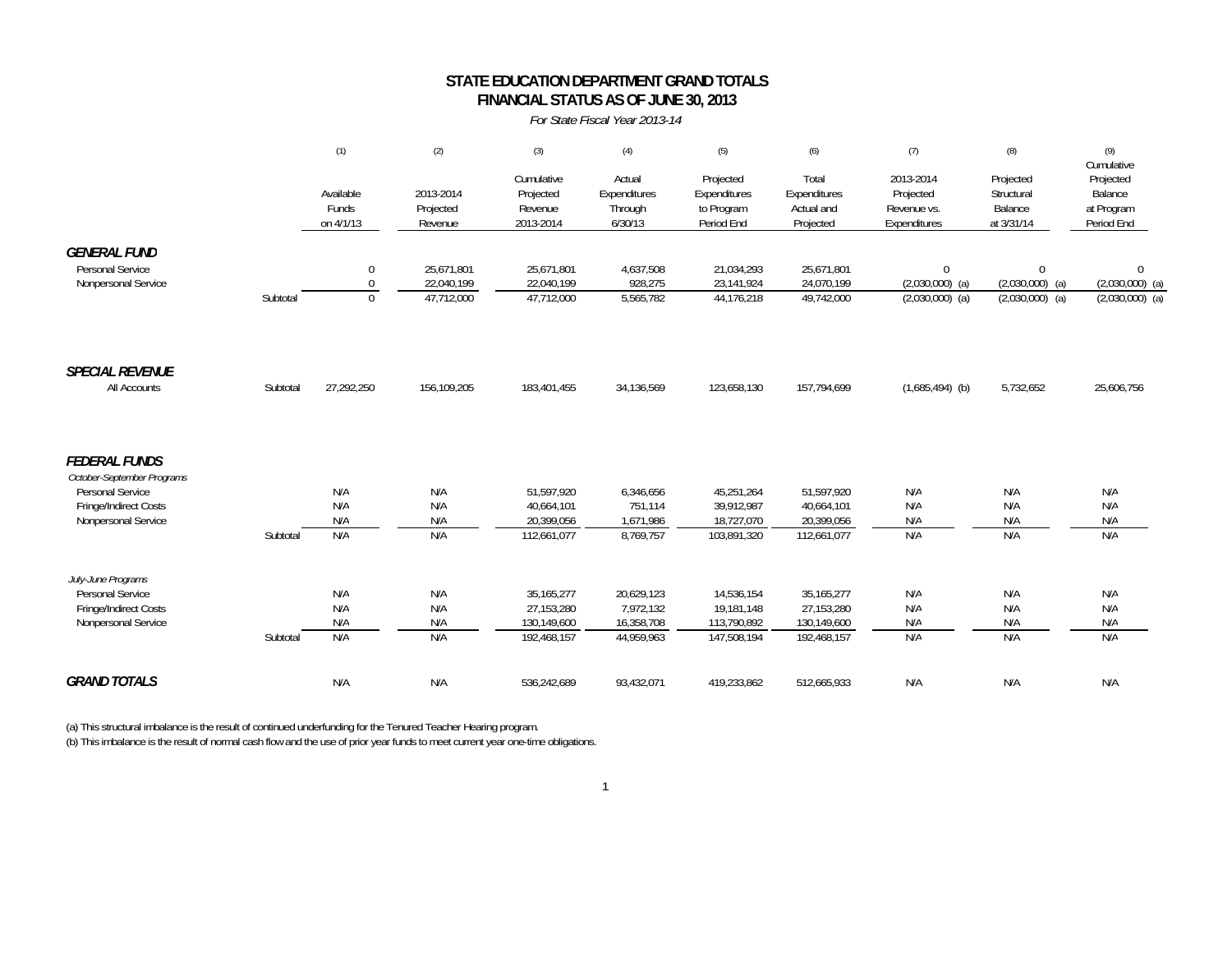### **FINANCIAL STATUS AS OF JUNE 30, 2013 ADULT CAREER AND CONTINUING EDUCATION SERVICES**

### *For State Fiscal Year 2013-14*

|                                                                |          | (1)                             | (2)                               | (3)                                             | (4)                                          | (5)                                                   | (6)                                              | (7)                                                   | (8)                                              | (9)<br>Cumulative                                |
|----------------------------------------------------------------|----------|---------------------------------|-----------------------------------|-------------------------------------------------|----------------------------------------------|-------------------------------------------------------|--------------------------------------------------|-------------------------------------------------------|--------------------------------------------------|--------------------------------------------------|
|                                                                |          | Available<br>Funds<br>on 4/1/13 | 2013-2014<br>Projected<br>Revenue | Cumulative<br>Projected<br>Revenue<br>2013-2014 | Actual<br>Expenditures<br>Through<br>6/30/13 | Projected<br>Expenditures<br>to Program<br>Period End | Total<br>Expenditures<br>Actual and<br>Projected | 2013-2014<br>Projected<br>Revenue vs.<br>Expenditures | Projected<br>Structural<br>Balance<br>at 3/31/14 | Projected<br>Balance<br>at Program<br>Period End |
| <b>GENERAL FUND</b><br>Personal Service<br>Nonpersonal Service |          | $\mathbf 0$<br>$\Omega$         | 667,000<br>3,539,000              | 667,000<br>3,539,000                            | 157,033<br>162,478                           | 509,967<br>3,376,522                                  | 667,000<br>3,539,000                             | $\mathbf 0$<br>$\Omega$                               | $\overline{0}$<br>$\Omega$                       | 0<br>0                                           |
|                                                                | Subtotal | $\Omega$                        | 4,206,000                         | 4,206,000                                       | 319,511                                      | 3,886,489                                             | 4,206,000                                        | $\Omega$                                              | $\Omega$                                         | $\Omega$                                         |
| <b>FEDERAL FUNDS</b><br>October-September Programs             |          |                                 |                                   |                                                 |                                              |                                                       |                                                  |                                                       |                                                  |                                                  |
| Personal Service                                               |          | N/A                             | N/A                               | 45,884,936                                      | 3,124,654                                    | 42,760,282                                            | 45,884,936                                       | N/A                                                   | N/A                                              | N/A                                              |
| Fringe/Indirect Costs                                          |          | N/A                             | N/A                               | 36,506,056                                      | $\mathbf 0$                                  | 36,506,056                                            | 36,506,056                                       | N/A                                                   | N/A                                              | N/A                                              |
| Nonpersonal Service                                            |          | N/A                             | N/A                               | 13,997,777                                      | 446,868                                      | 13,550,909                                            | 13,997,777                                       | N/A                                                   | N/A                                              | N/A                                              |
|                                                                | Subtotal | N/A                             | N/A                               | 96,388,769                                      | 3,571,521                                    | 92,817,248                                            | 96,388,769                                       | N/A                                                   | N/A                                              | N/A                                              |
| July-June Programs                                             |          |                                 |                                   |                                                 |                                              |                                                       |                                                  |                                                       |                                                  |                                                  |
| Personal Service                                               |          | N/A                             | N/A                               | 1,360,500                                       | 933,361                                      | 427,139                                               | 1,360,500                                        | N/A                                                   | N/A                                              | N/A                                              |
| Fringe/Indirect Costs                                          |          | N/A                             | N/A                               | 939,562                                         | 13,943                                       | 925,619                                               | 939,562                                          | N/A                                                   | N/A                                              | N/A                                              |
| Nonpersonal Service                                            |          | N/A                             | N/A                               | 1,761,425                                       | 4,233                                        | 1,757,192                                             | 1,761,425                                        | N/A                                                   | N/A                                              | N/A                                              |
|                                                                | Subtotal | N/A                             | N/A                               | 4,061,487                                       | 951,537                                      | 3,109,950                                             | 4,061,487                                        | N/A                                                   | N/A                                              | N/A                                              |
| <b>SPECIAL REVENUE</b>                                         |          |                                 |                                   |                                                 |                                              |                                                       |                                                  |                                                       |                                                  |                                                  |
| Workers' Compensation                                          |          | 146,779                         | $100,000$ (b)                     | 246,779                                         | 1.117                                        | 98,883                                                | 100,000                                          | $\pmb{0}$                                             | $\mathbf 0$                                      | 146,779                                          |
| Social Security                                                |          | $0$ (a)                         | 175,640                           | 175,640                                         | 154,400                                      | 21,240                                                | 175,640                                          | $\Omega$                                              | $\Omega$                                         | $\mathbf 0$                                      |
| Proprietary - Supervision                                      |          | 3,307,787                       | 3,816,088 (c)                     | 7,123,875                                       | 825,508                                      | 3,502,308                                             | 4,327,816                                        | $(511, 728)$ (e)                                      | 238,272                                          | 2,796,059 (g)                                    |
| Proprietary - Tuition Reimbursement                            |          | 2,708,783                       | 330,000 (d)                       | 3,038,783                                       | 5,439                                        | 694,561                                               | 700,000                                          | $(370,000)$ (e)                                       | 130,000                                          | 2,338,783 (h)                                    |
| High School Equivalency (GED)                                  |          | 778.359                         | 225.000                           | 1.003.359                                       | 494.454                                      | 428,916                                               | 923,370                                          | $(698, 370)$ (f)                                      | $(698, 370)$ (f)                                 | 79.989                                           |

(a) This is a reimbursable account. Carry-in balances are not reported for reimbursable accounts since these balances will ultimately be zero (allowing for processing time).

(b) A sweep of \$32,000 is anticipated against this account pursuant to the enacted State budget.

(c) A sweep of \$297,000 is anticipated against this account pursuant to the enacted State budget.

(d) A sweep of \$23,000 is anticipated against this account pursuant to the enacted State budget.

(e) This imbalance is the result of normal cash flow and the use of prior year funds to meet current year one-time obligations.

(f) This imbalance is the result of normal cash flow and the use of prior year funds to meet current year obligations.

(g) Some funds are earmarked for future technology enhancements.

(h) Funds are earmarked to provide financial protection for students who attend licensed proprietary schools in the event of a school closing.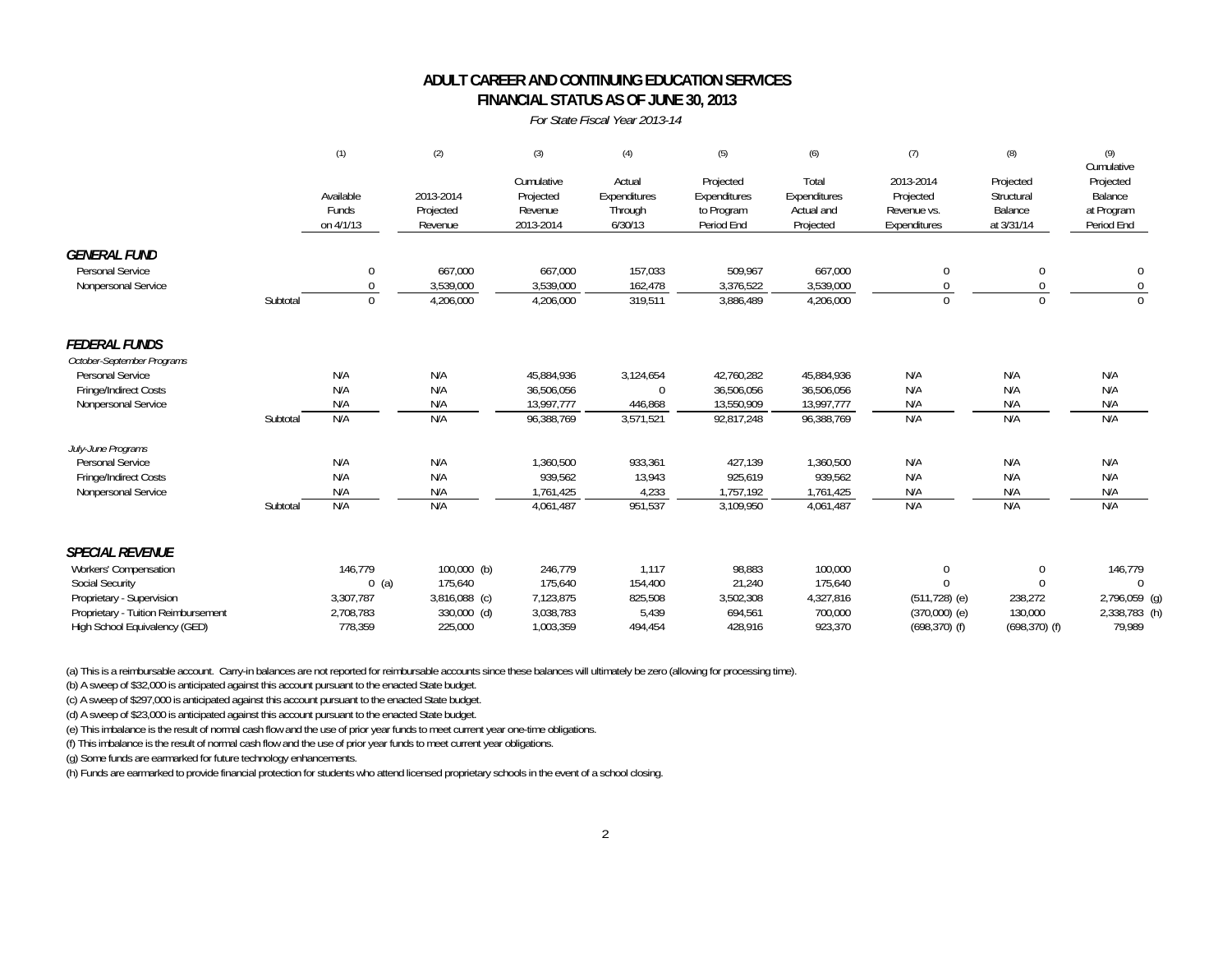### **FINANCIAL STATUS AS OF JUNE 30, 2013 PROFESSIONS**

*For State Fiscal Year 2013-14*

|                                                     | (1)                             | (2)                               |                                                 | (4)                                          | (5)                                                   | (6)                                              | (7)                                                   | (8)                                              | (9)<br>Cumulative                                |
|-----------------------------------------------------|---------------------------------|-----------------------------------|-------------------------------------------------|----------------------------------------------|-------------------------------------------------------|--------------------------------------------------|-------------------------------------------------------|--------------------------------------------------|--------------------------------------------------|
|                                                     | Available<br>Funds<br>on 4/1/13 | 2013-2014<br>Projected<br>Revenue | Cumulative<br>Projected<br>Revenue<br>2013-2014 | Actual<br>Expenditures<br>Through<br>6/30/13 | Projected<br>Expenditures<br>to Program<br>Period End | Total<br>Expenditures<br>Actual and<br>Projected | 2013-2014<br>Projected<br>Revenue vs.<br>Expenditures | Projected<br>Structural<br>Balance<br>at 3/31/14 | Projected<br>Balance<br>at Program<br>Period End |
| <b>SPECIAL REVENUE</b><br>Office of the Professions | 12,390,393                      | 44,508,836 (a)                    | 56,899,229                                      | 8,387,556                                    | 34, 348, 437                                          | 42,735,993                                       | 1,772,843                                             | 3,996,891                                        | 14,163,236                                       |
| <b>E-Licensing Project</b>                          | 8,400,000                       |                                   | 8,400,000                                       |                                              | 2,400,000                                             | 2,400,000                                        | (2,400,000)                                           |                                                  | 6,000,000                                        |

(a) A sweep of \$2,777,000 is anticipated against this account pursuant to the enacted State budget.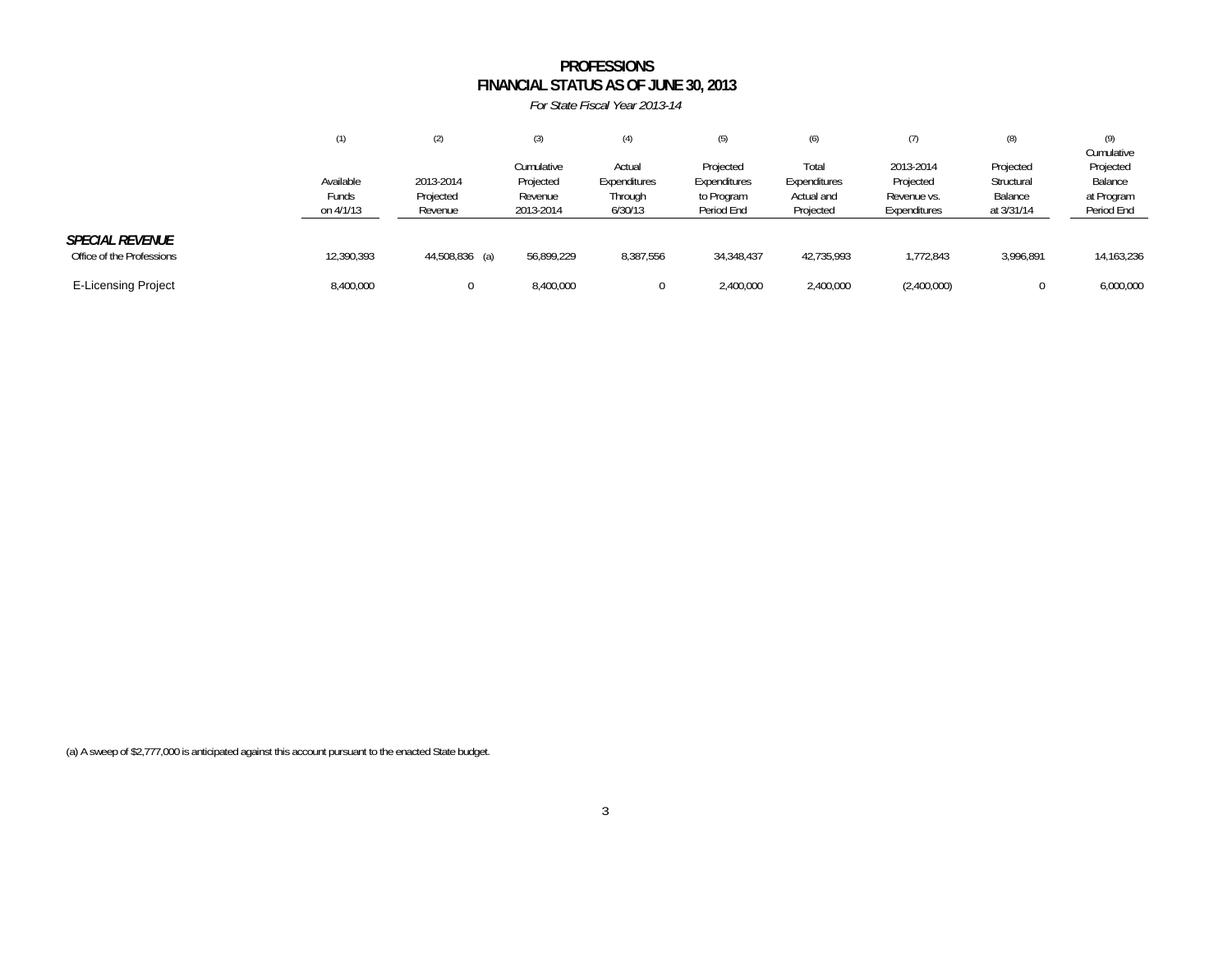### **HIGHER EDUCATIONFINANCIAL STATUS AS OF JUNE 30, 2013**

*For State Fiscal Year 2013-14*

|                                              |          | (1)                             | (2)                               | (3)                                             | (4)                                          | (5)                                                   | (6)                                              | (7)                                                   | (8)                                              | (9)<br>Cumulative                                |
|----------------------------------------------|----------|---------------------------------|-----------------------------------|-------------------------------------------------|----------------------------------------------|-------------------------------------------------------|--------------------------------------------------|-------------------------------------------------------|--------------------------------------------------|--------------------------------------------------|
|                                              |          | Available<br>Funds<br>on 4/1/13 | 2013-2014<br>Projected<br>Revenue | Cumulative<br>Projected<br>Revenue<br>2013-2014 | Actual<br>Expenditures<br>Through<br>6/30/13 | Projected<br>Expenditures<br>to Program<br>Period End | Total<br>Expenditures<br>Actual and<br>Projected | 2013-2014<br>Projected<br>Revenue vs.<br>Expenditures | Projected<br>Structural<br>Balance<br>at 3/31/14 | Projected<br>Balance<br>at Program<br>Period End |
| <b>GENERAL FUND</b><br>Personal Service      |          | 0                               | 2,226,801                         | 2,226,801                                       | 563,007                                      | 1,663,794                                             | 2,226,801                                        | 0                                                     | $\mathbf 0$                                      | $\theta$                                         |
| Nonpersonal Service                          |          | $\mathbf{0}$                    | 161,873                           | 161,873                                         | $\mathbf 0$                                  | 161,873                                               | 161,873                                          | $\Omega$                                              | $\theta$                                         | $\mathbf 0$                                      |
| Tenured Teacher Hearings NPS                 | Subtotal | $\Omega$<br>$\mathbf 0$         | 5,772,326<br>8,161,000            | 5,772,326<br>8,161,000                          | $\Omega$<br>563,007                          | 7,802,326<br>9,627,993                                | 7,802,326<br>10,191,000                          | (2,030,000)<br>(2,030,000)                            | $(2,030,000)$ (a)<br>(2,030,000)                 | (2,030,000)<br>(2,030,000)                       |
| <b>FEDERAL FUNDS</b><br>July-June Programs   |          |                                 |                                   |                                                 |                                              |                                                       |                                                  |                                                       |                                                  |                                                  |
| Personal Service                             |          | N/A                             | N/A                               | 919,993                                         | 826,965                                      | 93,028                                                | 919,993                                          | N/A                                                   | N/A                                              | N/A                                              |
| Fringe/Indirect Costs<br>Nonpersonal Service |          | N/A<br>N/A                      | N/A<br>N/A                        | 270,503<br>264,005                              | 0<br>71                                      | 270,503<br>263,934                                    | 270,503<br>264,005                               | N/A<br>N/A                                            | N/A<br>N/A                                       | N/A<br>N/A                                       |
|                                              | Subtotal | N/A                             | N/A                               | 1,454,501                                       | 827,036                                      | 627,465                                               | 1,454,501                                        | N/A                                                   | N/A                                              | N/A                                              |
| <b>SPECIAL REVENUE</b>                       |          |                                 |                                   |                                                 |                                              |                                                       |                                                  |                                                       |                                                  |                                                  |
| Office of Teacher Certification              |          | 2,871,192                       | $6,900,000$ (b)                   | 9,771,192                                       | 1,742,867                                    | 5,352,088                                             | 7,094,955                                        | $(194, 955)$ (d)                                      | 58,045                                           | 2,676,237                                        |
| Regents Accreditation of Teacher Education   |          | 41,382                          | $31,000$ (c)                      | 72,382                                          | 27,185                                       | 43,167                                                | 70,352                                           | $(39, 352)$ (d)                                       | 31,000                                           | 2,030                                            |

(a) This structural imbalance is the result of continued underfunding for the Tenured Teacher Hearing program which is beyond the Department's control.

(b) A sweep of \$861,000 is anticipated against this account pursuant to the enacted State budget.

(c) A sweep of \$21,000 is anticipated against this account pursuant to the enacted State budget.

(d) This imbalance is the result of the use of prior year funds to meet current year one-time obligations.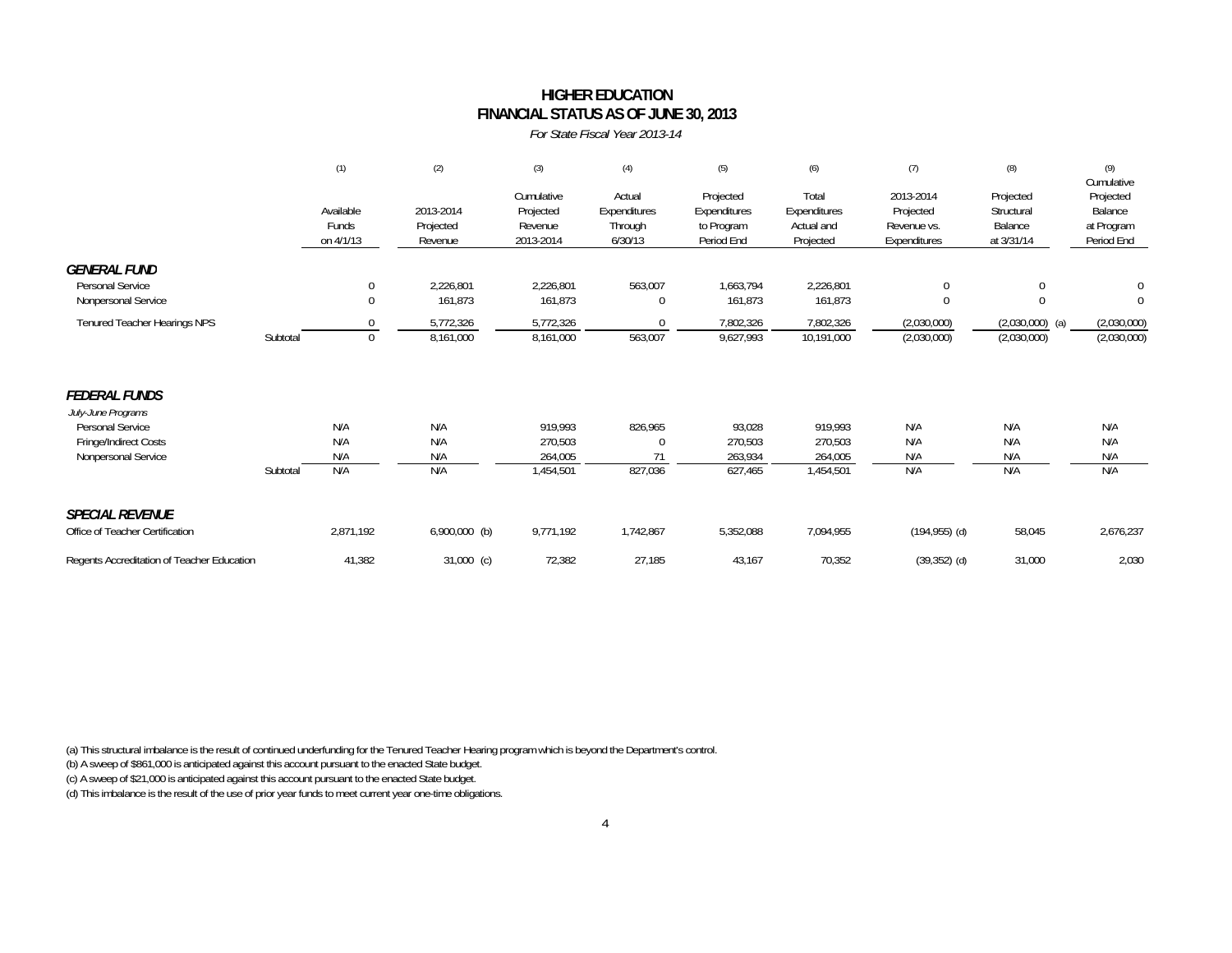## **OFFICE OF P-12FINANCIAL STATUS AS OF JUNE 30, 2013**

*For State Fiscal Year 2013-14*

|                                                                |          | (1)                              | (2)                                    | (3)                                             | (4)                                          | (5)                                                   | (6)                                              | (7)                                                   | (8)                                              | (9)<br>Cumulative                                |
|----------------------------------------------------------------|----------|----------------------------------|----------------------------------------|-------------------------------------------------|----------------------------------------------|-------------------------------------------------------|--------------------------------------------------|-------------------------------------------------------|--------------------------------------------------|--------------------------------------------------|
|                                                                |          | Available<br>Funds<br>on 4/1/13  | 2013-2014<br>Projected<br>Revenue      | Cumulative<br>Projected<br>Revenue<br>2013-2014 | Actual<br>Expenditures<br>Through<br>6/30/13 | Projected<br>Expenditures<br>to Program<br>Period End | Total<br>Expenditures<br>Actual and<br>Projected | 2013-2014<br>Projected<br>Revenue vs.<br>Expenditures | Projected<br>Structural<br>Balance<br>at 3/31/14 | Projected<br>Balance<br>at Program<br>Period End |
| <b>GENERAL FUND</b><br>Personal Service<br>Nonpersonal Service | Subtotal | 0<br>$\mathbf{0}$<br>$\mathbf 0$ | 16,001,000<br>10,010,000<br>26,011,000 | 16,001,000<br>10,010,000<br>26,011,000          | 2,771,321<br>452,524<br>3,223,845            | 13,229,679<br>9,557,476<br>22,787,155                 | 16,001,000<br>10,010,000<br>26,011,000           | $\mathbf 0$<br>$\mathbf{0}$<br>$\Omega$               | $\mathbf{0}$<br>$\Omega$                         | $\mathbf{0}$<br>$\mathbf 0$<br>$\Omega$          |
|                                                                |          |                                  |                                        |                                                 |                                              |                                                       |                                                  |                                                       |                                                  |                                                  |
| <b>FEDERAL FUNDS</b><br>October-September Programs             |          |                                  |                                        |                                                 |                                              |                                                       |                                                  |                                                       |                                                  |                                                  |
| Personal Service<br>Fringe/Indirect Costs                      |          | N/A<br>N/A                       | N/A<br>N/A                             | 2,962,984<br>2,258,895                          | 1,722,296<br>440,794                         | 1,240,688<br>1,818,101                                | 2,962,984                                        | N/A<br>N/A                                            | N/A<br>N/A                                       | N/A<br>N/A                                       |
| Nonpersonal Service                                            |          | N/A                              | N/A                                    | 5,501,279                                       | 1,219,229                                    | 4,282,050                                             | 2,258,895<br>5,501,279                           | N/A                                                   | N/A                                              | N/A                                              |
|                                                                | Subtotal | N/A                              | N/A                                    | 10,723,158                                      | 3,382,319                                    | 7,340,839                                             | 10,723,158                                       | N/A                                                   | N/A                                              | N/A                                              |
| July-June Programs (a)<br>Personal Service                     |          | N/A                              | N/A                                    | 27,827,955                                      | 15,645,024                                   | 12,182,931                                            | 27,827,955                                       | N/A                                                   | N/A                                              | N/A                                              |
| Fringe/Indirect Costs                                          |          | N/A                              | N/A                                    | 25,943,215                                      | 7,958,189                                    | 17,985,026                                            | 25,943,215                                       | N/A                                                   | N/A                                              | N/A                                              |
| Nonpersonal Service                                            |          | N/A                              | N/A                                    | 127,776,670                                     | 16,071,062                                   | 111,705,608                                           | 127,776,670                                      | N/A                                                   | N/A                                              | N/A                                              |
|                                                                | Subtotal | N/A                              | N/A                                    | 181,547,840                                     | 39,674,274                                   | 141,873,566                                           | 181,547,840                                      | N/A                                                   | N/A                                              | N/A                                              |
| <b>SPECIAL REVENUE</b>                                         |          |                                  |                                        |                                                 |                                              |                                                       |                                                  |                                                       |                                                  |                                                  |
| State School for the Blind at Batavia                          |          | $0$ (b)                          | 10,020,000                             | 10,020,000                                      | 2,498,525                                    | 7,521,475                                             | 10,020,000                                       | $\mathbf{0}$                                          | $\mathbf 0$                                      | $\mathbf 0$                                      |
| State School for the Deaf at Rome                              |          | $0$ (b)                          | 9,445,727                              | 9,445,727                                       | 1,966,802                                    | 7,478,925                                             | 9,445,727                                        | $\Omega$                                              | $\theta$                                         | $\mathbf 0$                                      |

(a) Includes Race to the Top funding.

(b) This is a reimbursable account. Carry-in balances are not reported for reimbursable accounts since these balances will ultimately be zero (allowing for processing time).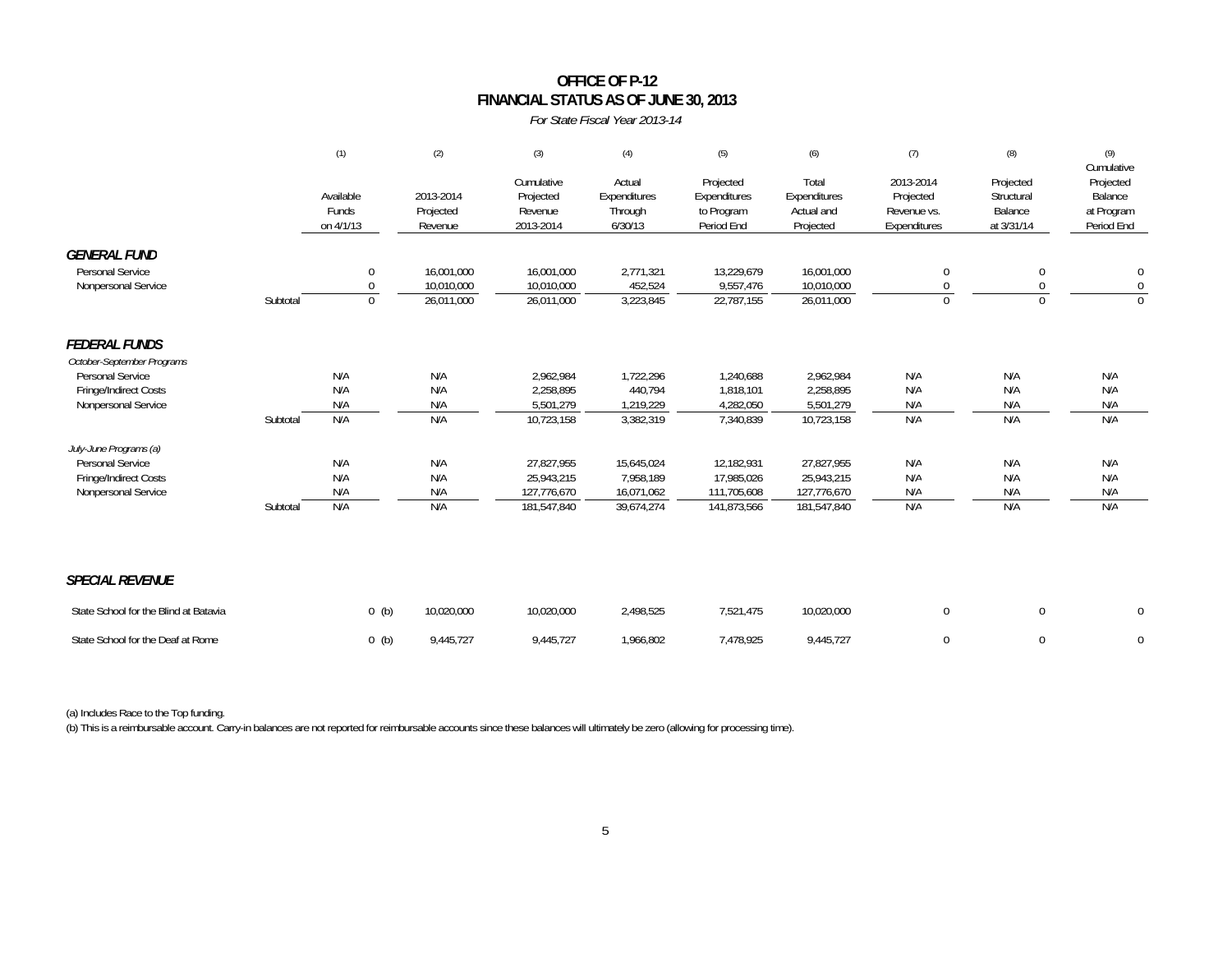## **FINANCIAL STATUS AS OF JUNE 30, 2013 CULTURAL EDUCATION**

*For State Fiscal Year 2013-14*

|                                                                                                                 |          | (1)                             | (2)                               | (3)                                             | (4)                                          | (5)                                                   | (6)                                              | (7)                                                   | (8)                                              | (9)<br>Cumulative                                |
|-----------------------------------------------------------------------------------------------------------------|----------|---------------------------------|-----------------------------------|-------------------------------------------------|----------------------------------------------|-------------------------------------------------------|--------------------------------------------------|-------------------------------------------------------|--------------------------------------------------|--------------------------------------------------|
|                                                                                                                 |          | Available<br>Funds<br>on 4/1/13 | 2013-2014<br>Projected<br>Revenue | Cumulative<br>Projected<br>Revenue<br>2013-2014 | Actual<br>Expenditures<br>Through<br>6/30/13 | Projected<br>Expenditures<br>to Program<br>Period End | Total<br>Expenditures<br>Actual and<br>Projected | 2013-2014<br>Projected<br>Revenue vs.<br>Expenditures | Projected<br>Structural<br>Balance<br>at 3/31/14 | Projected<br>Balance<br>at Program<br>Period End |
| <b>GENERAL FUND</b><br>Personal Service<br>Nonpersonal Service                                                  |          | $\pmb{0}$<br>$\mathbf 0$        | 388,000<br>305,000                | 388,000<br>305,000                              | 68,829<br>552                                | 319,171<br>304,448                                    | 388,000<br>305,000                               | 0<br>$\Omega$                                         | $\mathbf 0$<br>0                                 | $\Omega$                                         |
|                                                                                                                 | Subtotal | $\Omega$                        | 693,000                           | 693,000                                         | 69,381                                       | 623,619                                               | 693,000                                          | $\Omega$                                              | $\Omega$                                         |                                                  |
| <b>FEDERAL FUNDS</b><br>October-September Programs                                                              |          |                                 |                                   |                                                 |                                              |                                                       |                                                  |                                                       |                                                  |                                                  |
| Personal Service<br>Fringe/Indirect Costs<br>Nonpersonal Service                                                |          | N/A<br>N/A<br>N/A               | N/A<br>N/A<br>N/A                 | 2,750,000<br>1,899,150<br>900,000               | 1,499,707<br>310,320<br>5,889                | 1,250,293<br>1,588,830<br>894,111                     | 2,750,000<br>1,899,150<br>900,000                | N/A<br>N/A<br>N/A                                     | N/A<br>N/A<br>N/A                                | N/A<br>N/A<br>N/A                                |
|                                                                                                                 | Subtotal | N/A                             | N/A                               | 5,549,150                                       | 1,815,916                                    | 3,733,234                                             | 5,549,150                                        | N/A                                                   | N/A                                              | N/A                                              |
| <b>SPECIAL REVENUE</b>                                                                                          |          |                                 |                                   |                                                 |                                              |                                                       |                                                  |                                                       |                                                  |                                                  |
| <b>Cultural Education Account</b><br>Office of Cultural Education-Operations<br><b>Local Government Records</b> |          | (8,497,206)                     | 29,700,000                        | 21,202,794                                      | 4,896,217                                    | 24,103,783                                            | 29,000,000                                       | 700,000                                               | 700,000                                          | (7, 797, 206)                                    |
| Management Improvement Fund                                                                                     |          | $0$ (a)                         | $3,462,476$ (b)                   | 3,462,476                                       | 1,401,648                                    | 2,060,828                                             | 3,462,476                                        | $\mathbf 0$                                           | $\boldsymbol{0}$                                 | $\Omega$                                         |
| Records Management Program                                                                                      |          | 790,961                         | 2,883,156                         | 3,674,117                                       | 772,330                                      | 1,410,958                                             | 2,183,288                                        | 699,868                                               | 699,868                                          | 1,490,829                                        |
| Cultural Resource Survey Account                                                                                |          | $0$ (c)                         | 6,270,432                         | 6,270,432                                       | 877,673                                      | 5,392,759                                             | 6,270,432                                        | $\Omega$                                              | $\Omega$                                         | $\Omega$                                         |
| <b>Education Museum Account</b>                                                                                 |          | 7,116                           | 2,234,975                         | 2,242,091                                       | 184,640                                      | 1,653,888                                             | 1,838,528                                        | 396,447                                               | 396,447                                          | 403,563                                          |
| <b>Education Archives Account</b>                                                                               |          | 90,821                          | 17,000                            | 107,821                                         | 9,976                                        | 46,924                                                | 56,900                                           | $(39,900)$ (d)                                        | 17,000                                           | 50,921                                           |
| <b>Education Library Account</b><br><b>Grants and Bequests</b>                                                  |          | 81,054<br>242,208               | 65,000<br>8,000                   | 146,054<br>250,208                              | $\mathbf 0$<br>39,644                        | 132,000<br>84,702                                     | 132,000<br>124,346                               | $(67,000)$ (d)<br>$(116, 346)$ (d)                    | 65,000<br>8,000                                  | 14,054<br>125,862                                |
| Archives Partnership Trust                                                                                      |          | 116,130 (e)                     | 559,538                           | 675,668                                         | 87,892                                       | 458,435                                               | 546,327                                          | 13,211                                                | 13,211                                           | 129,341                                          |
| Summer School for the Arts                                                                                      |          | 35,736                          | 856,337                           | 892,073                                         | 17,709                                       | 803,396                                               | 821,105                                          | 35,232                                                | 35,232                                           | 70,968                                           |
|                                                                                                                 |          |                                 |                                   |                                                 |                                              |                                                       |                                                  |                                                       |                                                  |                                                  |

(a) The Local Government Records Management account carry-in is not reported because the revenue in this account supports both the administrative costs reported here and a larger Aid to Localities grant program, not reflec (b) A sweep of \$782,000 is anticipated against this account pursuant to the enacted State budget.

(c) This is a reimbursable account. Carry-in balances are not reported for reimbursable accounts since these balances will ultimately be zero (allowing for processing time).

(d) This imbalance is the result of the use of prior year funds to meet current year one-time obligations.

(e) Excludes endowment funds.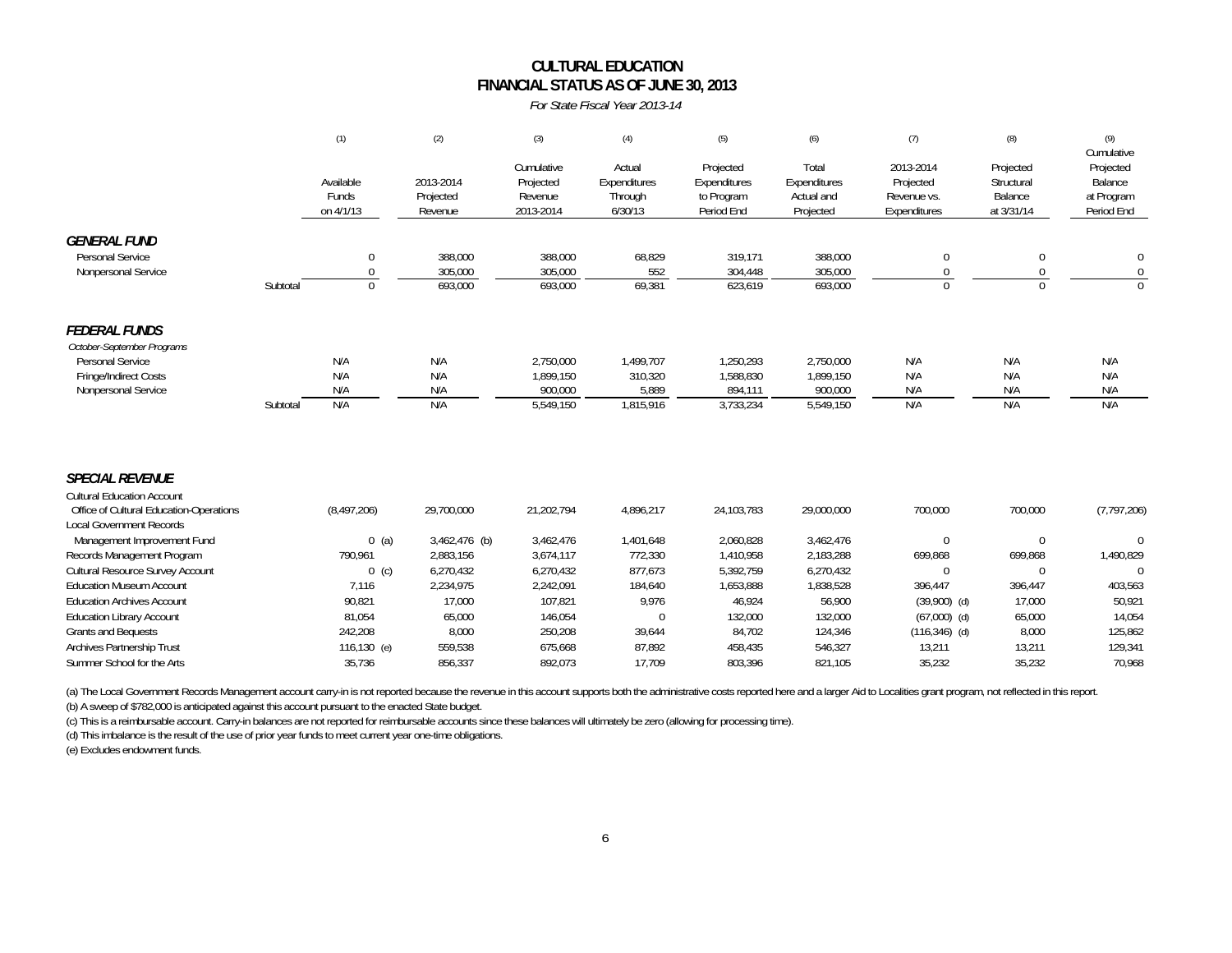### **OPERATIONS AND MANAGEMENT SERVICESFINANCIAL STATUS AS OF JUNE 30, 2013**

*For State Fiscal Year 2013-14*

|                                                                |          | (1)                             | (2)                                 | (3)                                             | (4)                                          | (5)                                                   | (6)                                              | (7)                                                   | (8)                                              | (9)<br>Cumulative                                |
|----------------------------------------------------------------|----------|---------------------------------|-------------------------------------|-------------------------------------------------|----------------------------------------------|-------------------------------------------------------|--------------------------------------------------|-------------------------------------------------------|--------------------------------------------------|--------------------------------------------------|
|                                                                |          | Available<br>Funds<br>on 4/1/13 | 2013-2014<br>Projected<br>Revenue   | Cumulative<br>Projected<br>Revenue<br>2013-2014 | Actual<br>Expenditures<br>Through<br>6/30/13 | Projected<br>Expenditures<br>to Program<br>Period End | Total<br>Expenditures<br>Actual and<br>Projected | 2013-2014<br>Projected<br>Revenue vs.<br>Expenditures | Projected<br>Structural<br>Balance<br>at 3/31/14 | Projected<br>Balance<br>at Program<br>Period End |
| <b>GENERAL FUND</b><br>Personal Service<br>Nonpersonal Service | Subtotal | $\mathbf{0}$<br>$\mathbf 0$     | 6,389,000<br>2,252,000<br>8,641,000 | 6,389,000<br>2,252,000<br>8,641,000             | 1,077,318<br>312,721<br>1,390,039            | 5,311,682<br>1,939,279<br>7,250,961                   | 6,389,000<br>2,252,000<br>8,641,000              | 0<br>$\Omega$<br>$\Omega$                             | 0<br>$\Omega$<br>$\Omega$                        | 0<br>$\Omega$                                    |
| <b>SPECIAL REVENUE</b>                                         |          |                                 |                                     |                                                 |                                              |                                                       |                                                  |                                                       |                                                  |                                                  |
| Cost Recovery Account                                          |          | 1,020,635                       | 17,500,000                          | 18,520,635                                      | 5,153,259                                    | 12,328,056                                            | 17,481,315                                       | 18,685                                                | 18,685                                           | 1,039,320                                        |
| Automation and Printing (IT)                                   | Subtotal | 2,760,121<br>3,780,756          | 17,000,000<br>34,500,000            | 19,760,121<br>38,280,756                        | 4,591,728<br>9,744,987                       | 13,292,401<br>25,620,457                              | 17,884,129<br>35,365,444                         | $(884, 129)$ (a)<br>(865, 444)                        | 23,371<br>42,056                                 | 1,875,992 (b)<br>2,915,312                       |
| <b>State Operations Total:</b>                                 |          | 3,780,756                       | 43,141,000                          | 46,921,756                                      | 11,135,026                                   | 32,871,418                                            | 44,006,444                                       | (865, 444)                                            | 42,056                                           | 2,915,312                                        |
| <b>FEDERAL FUNDS</b><br>July-June Programs                     |          |                                 |                                     |                                                 |                                              |                                                       |                                                  |                                                       |                                                  |                                                  |
| Personal Service                                               |          | N/A                             | N/A                                 | 5,056,829                                       | 3,223,774                                    | 1,833,055                                             | 5,056,829                                        | N/A                                                   | N/A                                              | N/A                                              |
| Nonpersonal Service                                            |          | N/A                             | N/A                                 | 347,500                                         | 283,342                                      | 64,158                                                | 347,500                                          | N/A                                                   | N/A                                              | N/A                                              |
|                                                                | Subtotal | N/A                             | N/A                                 | 5,404,329                                       | 3,507,116                                    | 1,897,213                                             | 5,404,329                                        | N/A                                                   | N/A                                              | N/A                                              |

(a) This imbalance is the result of the use of prior year funds to meet current year one-time obligations. (b) Funds earmarked for future critical IT projects. (State Aid Management System and the Statewide Financial System)